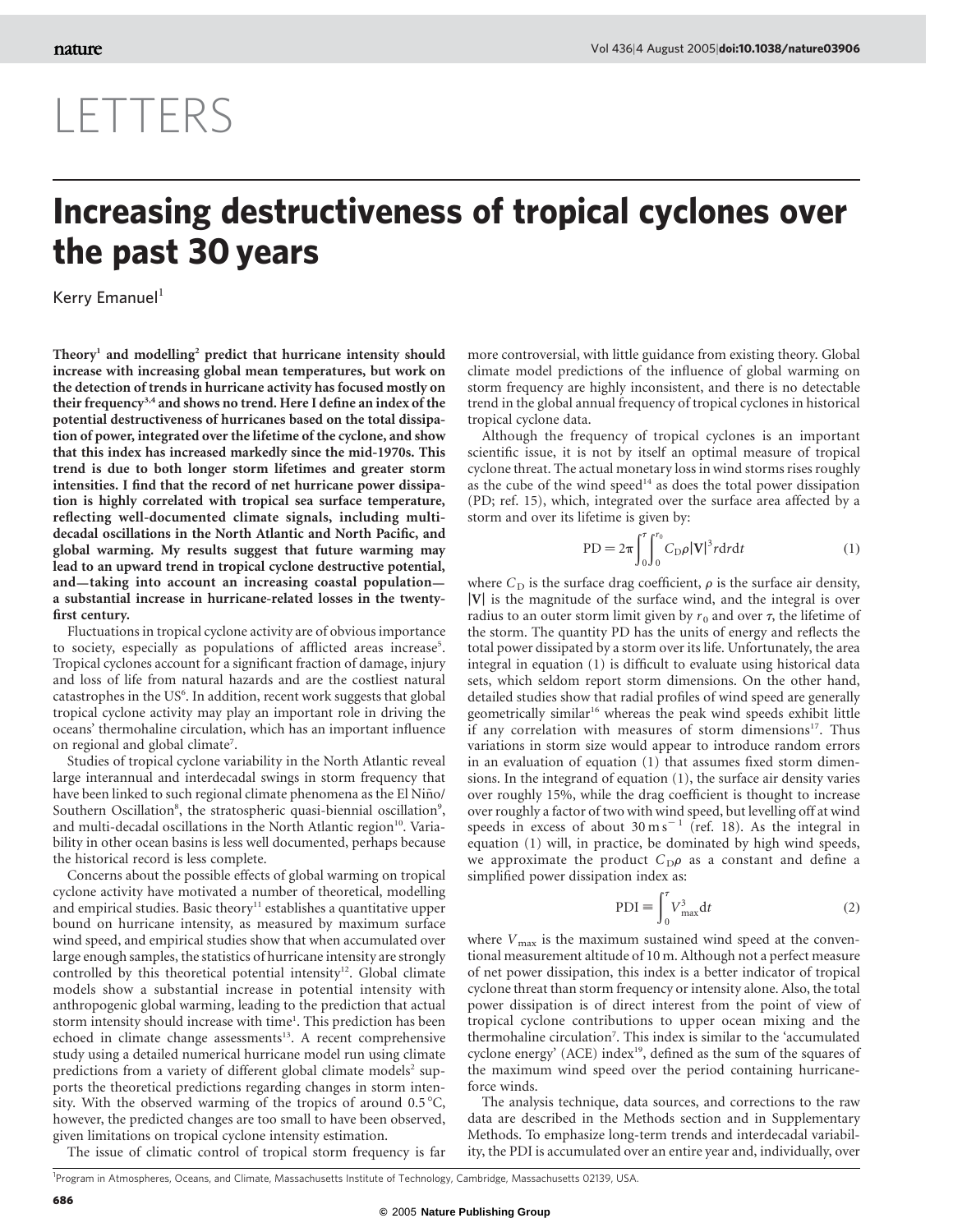each of several major cyclone-prone regions. To minimize the effect of interannual variability, we apply to the time series of annual PDI a 1-2-1 smoother defined by:

$$
x'_{i} = 0.25(x_{i-1} + x_{i+1}) + 0.5x_{i}
$$
 (3)

where  $x_i$  is the value of the variable in year i and  $x'_i$  is the smoothed value. This filter is generally applied twice in succession.

Figure 1 shows the PDI for the North Atlantic and the September mean tropical sea surface temperature (SST) averaged over one of the prime genesis regions in the North Atlantic<sup>20</sup>. There is an obvious strong relationship between the two time series ( $r^2 = 0.65$ ), suggesting that tropical SST exerts a strong control on the power dissipation index. The Atlantic multi-decadal mode discussed in ref. 10 is evident in the SSTseries, as well as shorter period oscillations possibly related to the El Niño/Southern Oscillation and the North Atlantic Oscillation. But the large upswing in the last decade is unprecedented, and probably reflects the effect of global warming. We will return to this subject below.

Figure 2 shows the annually accumulated, smoothed PDI for the western North Pacific, together with July–November average smoothed SST in a primary genesis region for the North Pacific. As in the Atlantic, these are strongly correlated, with an  $r^2$  of 0.63. Some of the interdecadal variability is associated with the El Niño/Southern Oscillation, as documented by Camargo and Sobel<sup>19</sup>. The SST time series shows that the upswing in SST since around 1975 is unusual by the standard of the past 70 yr.

There are reasons to believe that global tropical SST trends may have less effect on tropical cyclones than regional fluctuations, as tropical cyclone potential intensity is sensitive to the difference between SST and average tropospheric temperature. In an effort to quantify a global signal, annual average smoothed SST between 30° N and  $30^{\circ}$  S is compared to the sum of the North Atlantic and western North Pacific smoothed PDI values in Fig. 3. The two time series are correlated with an  $r^2$  of 0.69. The upturn in tropical mean surface temperature since 1975 has been generally ascribed to global warming, suggesting that the upward trend in tropical cyclone PDI values is at least partially anthropogenic. It is interesting that this trend has involved more than a doubling of North Atlantic plus western North Pacific PDI over the past 30 yr.



Figure 1 | A measure of the total power dissipated annually by tropical cyclones in the North Atlantic (the power dissipation index, PDI) compared to September sea surface temperature (SST). The PDI has been multiplied by 2.1  $\times$  10  $^{-12}$  and the SST, obtained from the Hadley Centre Sea Ice and SST data set (HadISST)<sup>22</sup>, is averaged over a box bounded in latitude by  $6^{\circ}$  N and 18 $^{\circ}$  N, and in longitude by 20 $^{\circ}$  W and 60 $^{\circ}$  W. Both quantities have been smoothed twice using equation (3), and a constant offset has been added to the temperature data for ease of comparison. Note that total Atlantic hurricane power dissipation has more than doubled in the past 30 yr.



Figure 2 | Annually accumulated PDI for the western North Pacific, compared to July–November average SST. The PDI has been multiplied by a factor of 8.3  $\times$   $10^{-13}$  and the HadISST (with a constant offset) is averaged over a box bounded in latitude by  $5^{\circ}$  N and  $15^{\circ}$  N, and in longitude by 130 $^{\circ}$  E and  $180^\circ$  E. Both quantities have been smoothed twice using equation (3). Power dissipation by western North Pacific tropical cyclones has increased by about 75% in the past 30 yr.

The large increase in power dissipation over the past 30 yr or so may be because storms have become more intense, on the average, and/or have survived at high intensity for longer periods of time. The accumulated annual duration of storms in the North Atlantic and western North Pacific has indeed increased by roughly 60% since 1949, though this may partially reflect changes in reporting practices, as discussed in Methods. The annual average storm peak wind speed summed over the North Atlantic and eastern and western North Pacific has also increased during this period, by about 50%. Thus both duration and peak intensity trends are contributing to the overall increase in net power dissipation. For fixed rates of intensification and dissipation, storms will take longer to reach greater peak winds, and also take longer to dissipate. Thus, not surprisingly, stronger storms last longer; times series of duration and peak intensity are correlated with an  $r^2$  of 0.74.

In theory, the peak wind speed of tropical cyclones should increase



Figure 3 | Annually accumulated PDI for the western North Pacific and North Atlantic, compared to annually averaged SST. The PDI has been multiplied by a factor of  $5.8 \times 10^{-13}$  and the HadISST (with a constant offset) is averaged between  $30^{\circ}$  S and  $30^{\circ}$  N. Both quantities have been smoothed twice using equation (3). This combined PDI has nearly doubled over the past 30 yr.